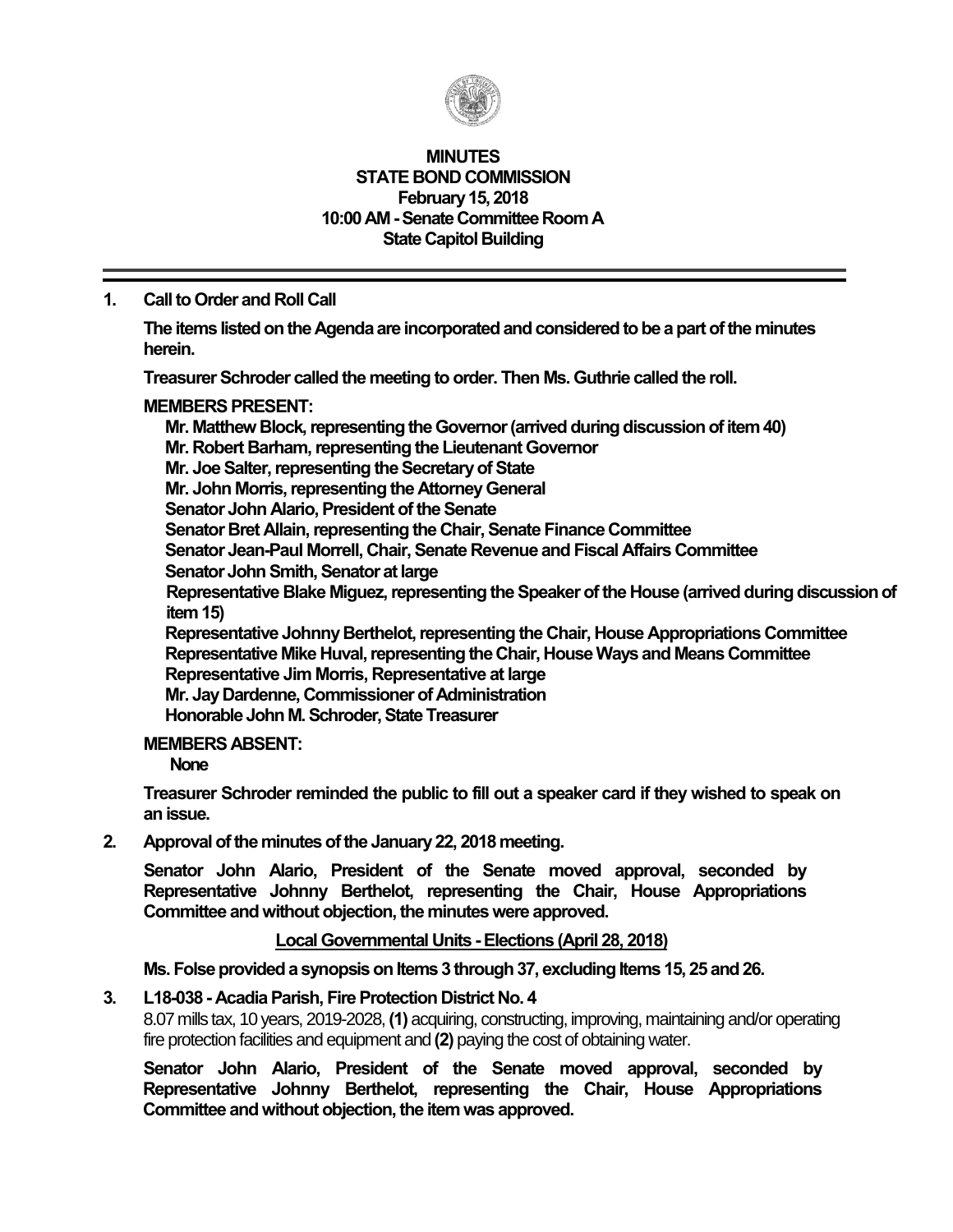### **4. L18-026 - Allen Parish, Recreation District No. 6**

Not exceeding \$1,250,000 General Obligation Bonds, not exceeding 8%, not exceeding 15 years, acquiring, constructing and improving recreational facilities, together with the necessary furnishings and equipment.

**Senator John Alario, President of the Senate moved approval, seconded by Representative Johnny Berthelot, representing the Chair, House Appropriations Committee and without objection, the item was approved.**

### **5. L18-040 - Allen Parish School Board, School District No. 3**

9.55 mills tax, 10 years, 2019-2028, providing additional support to public schools including acquisition, construction and/or maintenance and operation of such facilities.

**Senator John Alario, President of the Senate moved approval, seconded by Representative Johnny Berthelot, representing the Chair, House Appropriations Committee and without objection, the item was approved.**

### **6. L18-041 - Bossier Parish, East-Central Bossier Parish Fire District No. 1**

19.0 mills tax, 10 years, 2019-2028, **(1)** purchasing, construction, maintaining and operating fire protection facilities and equipment and **(2)** paying the cost of obtaining water for fire protection purposes.

**Senator John Alario, President of the Senate moved approval, seconded by Representative Johnny Berthelot, representing the Chair, House Appropriations Committee and without objection, the item was approved.**

### **7. L18-043 - Calcasieu & Cameron Parishes, Calcasieu-Cameron Hospital Service District** 6.95 mills tax, 10 years, 2020-2029, **(1)**improving, maintaining, operating and supporting the hospital facilities, including the acquisition of equipment and maintaining, **(2)** expanding the District's Emergency Department's capabilities and **(3)** supporting the District's Therapeutic Riding program and Rural Health Clinics in Vinton and Hackberry.

**Senator John Alario, President of the Senate moved approval, seconded by Representative Johnny Berthelot, representing the Chair, House Appropriations Committee and without objection, the item was approved.**

**8. L18-013 - Calcasieu Parish, Community Center and Playground District No. 1, Ward 6** 5.0 mills tax, 10 years, 2019-2028, construction, improvement, maintenance and payment of operating expenses.

**Senator John Alario, President of the Senate moved approval, seconded by Representative Johnny Berthelot, representing the Chair, House Appropriations Committee and without objection, the item was approved.**

# **9. L18-036 - Cameron Parish, Gravity Drainage District No. 3**

7.5 mills tax, 10 years, 2019-2028, constructing, operating and maintaining drainage systems.

**Senator John Alario, President of the Senate moved approval, seconded by Representative Johnny Berthelot, representing the Chair, House Appropriations Committee and without objection, the item was approved.**

### **10. L18-035 - Cameron Parish, Gravity Drainage District No. 4**

3.68 mills tax, 10years, 2019-2028, constructing, operating and maintaining drainage systems.

**Senator John Alario, President of the Senate moved approval, seconded by Representative Johnny Berthelot, representing the Chair, House Appropriations Committee and without objection, the item was approved.**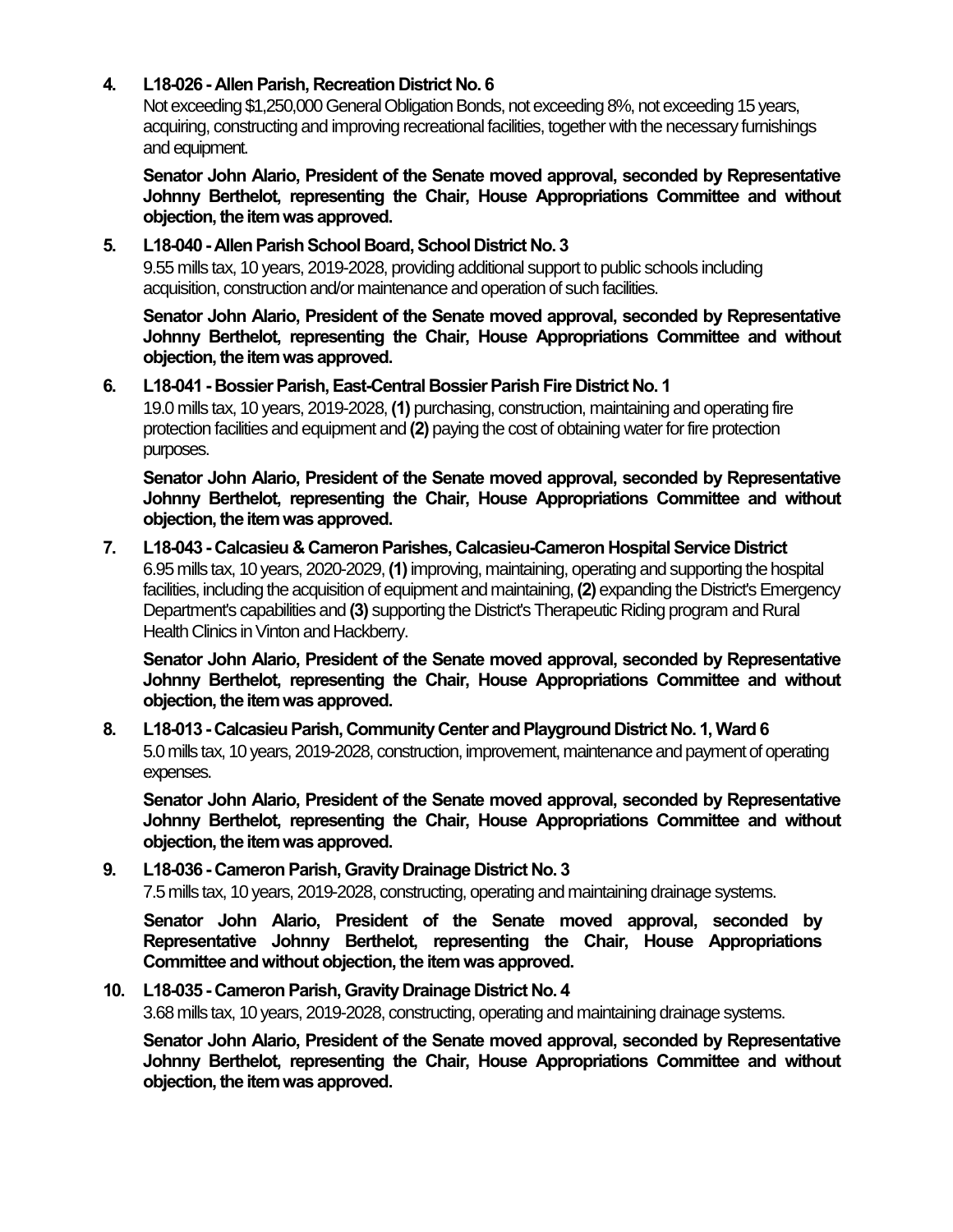**11. L18-030 - Cameron Parish, Recreation District No. 7**

3.0 mills tax, 10 years, 2019-2028, operating and maintaining recreation facilities.

**Senator John Alario, President of the Senate moved approval, seconded by Representative Johnny Berthelot, representing the Chair, House Appropriations Committee and without objection, the item was approved.**

#### **12. L18-029 - Cameron Parish, Recreation District No. 9**

3.0 mills tax, 10 years, 2019-2028, operating and maintaining recreation facilities.

**Senator John Alario, President of the Senate moved approval, seconded by Representative Johnny Berthelot, representing the Chair, House Appropriations Committee and without objection, the item was approved.**

#### **13. L18-034 - Cameron Parish, Waterworks District No. 2**

5.72 mills tax, 10 years, 2019-2028, operating and maintaining water systems.

**Senator John Alario, President of the Senate moved approval, seconded by Representative Johnny Berthelot, representing the Chair, House Appropriations Committee and without objection, the item was approved.**

### **14. L18-055 - Claiborne Parish School Board, Consolidated School District (Parishwide)** 10.0 mills tax, 10 years, 2018-2027, providing additional support to public elementary and secondary schools, including paying salaries and benefits of teachers and employees.

**Senator John Alario, President of the Senate moved approval, seconded by Representative Johnny Berthelot, representing the Chair, House Appropriations Committee and without objection, the item was approved.**

#### **15. L18-022 -East Baton Rouge Parish, City of Baton Rouge**

0.87 mills tax, 10 years, 2018-2027, provide funds to enable the City to provide a three-platoon police system.

**Ms. Folse provided a synopsis. Additional information was provided by Ashley Beck, Council Administrator and Treasurer, City of Baton Rouge of East Baton Rouge Parish and Richard Leibowitz, Bond Counsel, Breazeale, Sachse & Wilson, LLP. After a brief discussion, Representative Blake Miguez, representing the Speaker of the House moved approval, seconded by Senator John Alario, President of the Senate and without objection, the item was approved.**

#### **16. L18-048 -East Carroll Parish, Town of Lake Providence**

1% sales tax, 10 years, beginning January 1, 2019, construction, acquiring, improving, extending, operating and/or maintaining sewers and sewage disposal facilities and/or its waterworks facilities and improvements.

**Senator John Alario, President of the Senate moved approval, seconded by Representative Johnny Berthelot, representing the Chair, House Appropriations Committee and without objection, the item was approved.**

### **17. L18-025 - Jefferson Davis Parish Police Jury**

5.78 mills tax, 10 years, 2019-2028, support, maintenance, operation and improvement of the library and its branches.

**Senator John Alario, President of the Senate moved approval, seconded by Representative Johnny Berthelot, representing the Chair, House Appropriations Committee and without objection, the item was approved.**

**18. L18-012 - Jefferson Parish, Southeast Louisiana Flood Protection Authority West, West Jefferson Levee District**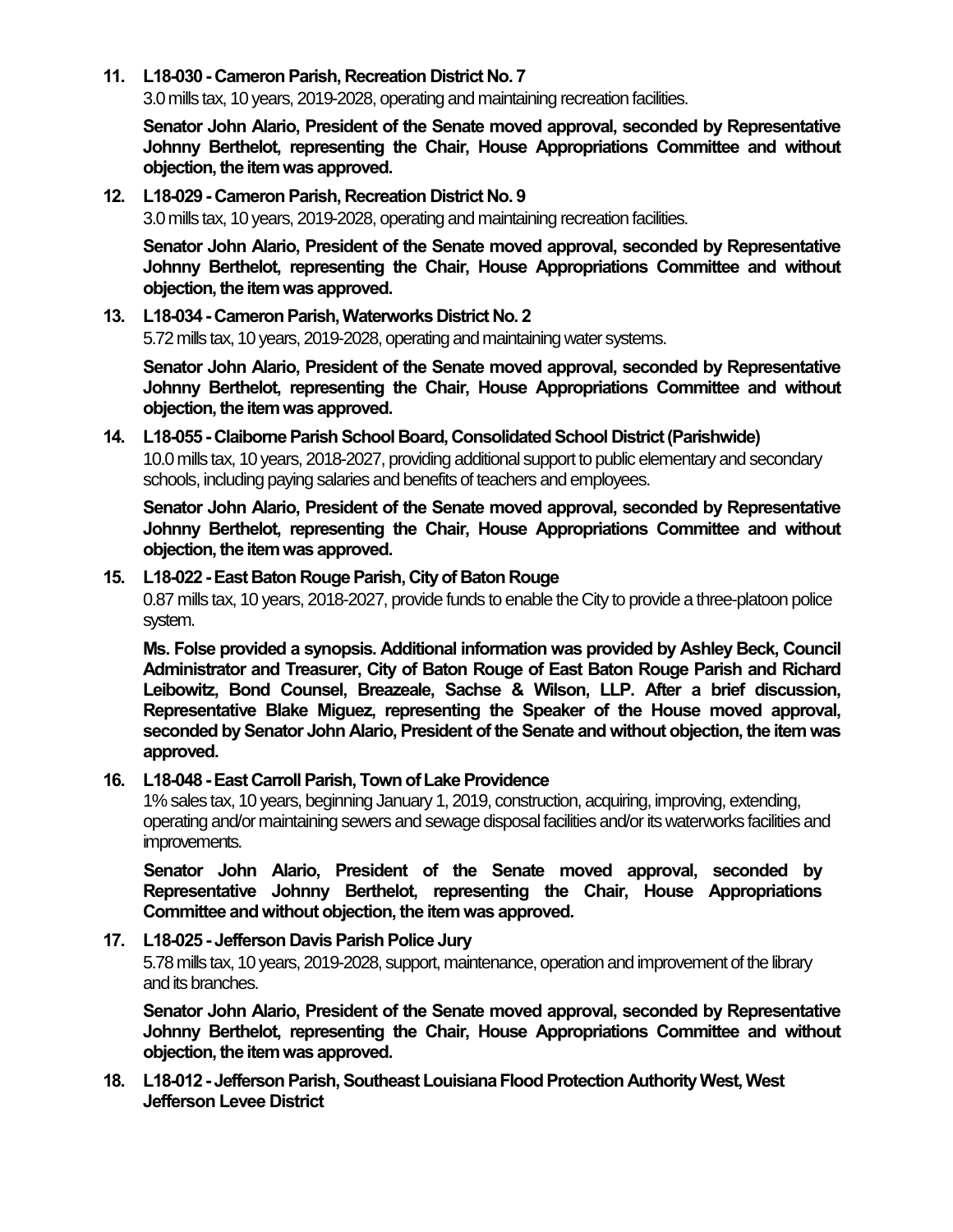4.75 mills tax, 10 years, 2018-2027, **(1)** constructing, raising, armoring and maintaining levees and **(2)**repair, rehabilitation and replacement of capital projects for purposes of flood and hurricane protection, including the Bayou Segnette Complex, Harvey Sector Gate Complex and the District's share of the West Closure Complex.

**Senator John Alario, President of the Senate moved approval, seconded by Representative Johnny Berthelot, representing the Chair, House Appropriations Committee and without objection, the item was approved.**

### **19. L18-033 - Lafayette Parish, City of Lafayette**

**(1)** 1.29 mills tax, 10 years, 2019-2028, maintenance of public streets, roads and alleys;**(2)** 1.92 mills tax, 10 years, 2019-2028, maintaining and operating playgrounds, recreation centers and other recreation activities.

**Senator John Alario, President of the Senate moved approval, seconded by Representative Johnny Berthelot, representing the Chair, House Appropriations Committee and without objection, the item was approved.**

### **20. L18-032 - Lafayette Parish, Lafayette City-Parish Council**

**(1)** 1.61 mills tax, 10 years, 2019-2028, operating, maintaining and improving the Parish Library; **(2)** 1.17 mills tax, 10 years, 2019-2028, acquiring, improving, operating and maintaining the juvenile detention and juvenile rehabilitation facilities.

**Senator John Alario, President of the Senate moved approval, seconded by Representative Johnny Berthelot, representing the Chair, House Appropriations Committee and without objection, the item was approved.**

### **21. L18-052 - Lafourche Parish, Fire Protection District No. 3**

8.0 mills tax, 10 years, 2019-2028, **(1)** acquiring, constructing, maintaining and operating fire protection facilities and equipment and **(2)** obtaining water for fire protection purposes, including charges for fire hydrant rentals and service.

**Senator John Alario, President of the Senate moved approval, seconded by Representative Johnny Berthelot, representing the Chair, House Appropriations Committee and without objection, the item was approved.**

### **22. L18-057 -Lincoln Parish, Village of Simsboro**

1.25% sales tax, to be levied in perpetuity, beginning July 1, 2018, **(1)** any lawful corporate purpose and **(2)**funding into bonds.

**Senator John Alario, President of the Senate moved approval, seconded by Representative Johnny Berthelot, representing the Chair, House Appropriations Committee and without objection, the item was approved.**

### **23. L18-047 - Natchitoches Parish School Board, School District No. 9**

Not exceeding \$19,750,000 General Obligation Bonds, in one or more series, not exceeding 7%, not exceeding 20 years, **(1)** acquiring and/or improving lands for building sites and playgrounds, including construction of necessary sidewalks and streets adjacent thereto, **(2)** purchasing, erecting and/or improving school buildings and other school related facilities and **(3)** acquiring the necessary equipment

and furnishings.

**Senator John Alario, President of the Senate moved approval, seconded by Representative Johnny Berthelot, representing the Chair, House Appropriations Committee and without objection, the item was approved.**

### **24. L18-054 -Ouachita Parish, Mosquito Abatement District No. 1**

1.98 mills tax, 10 years, 2019-2028, **(1)** abatement, control, eradication and study of mosquitos and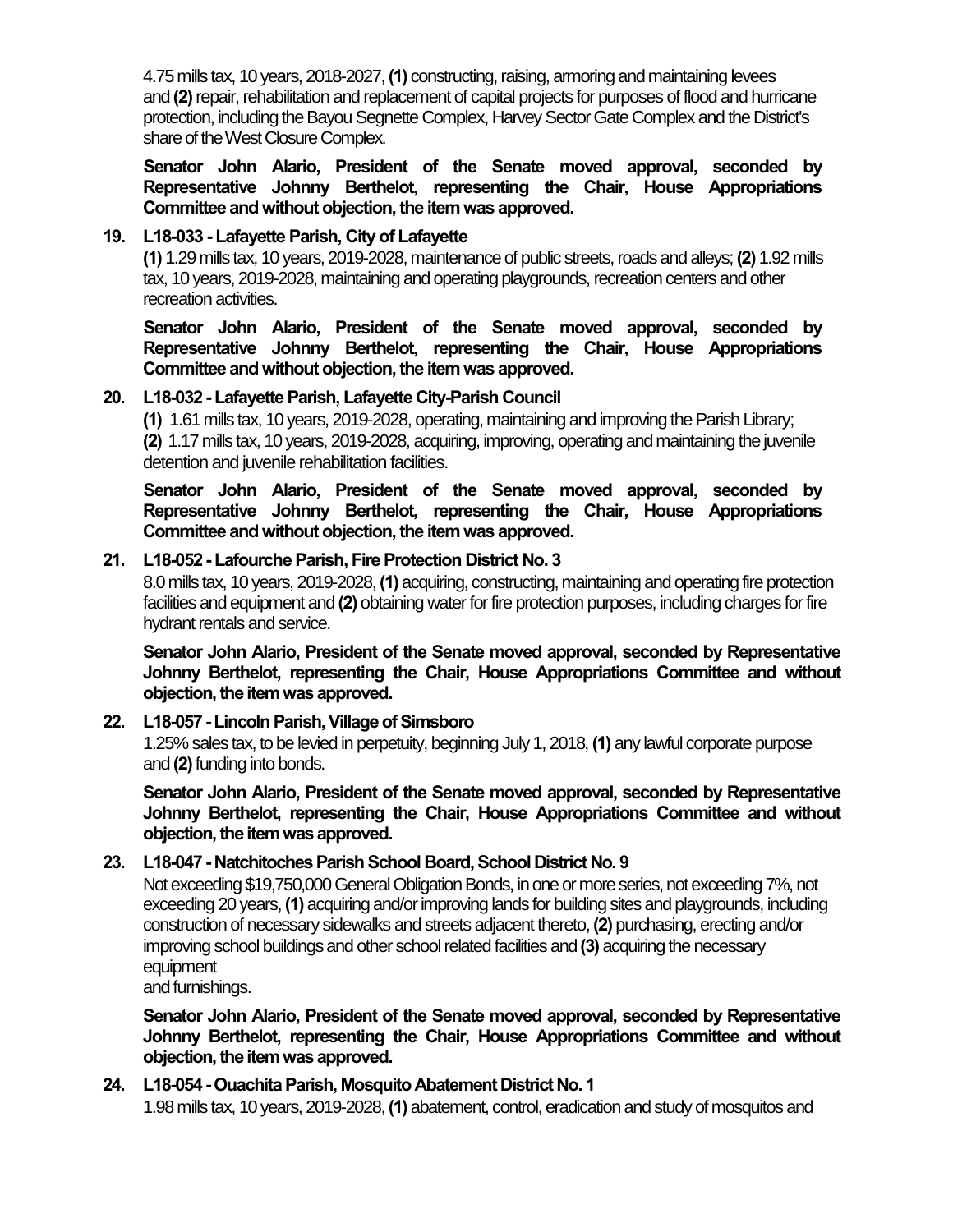other arthropods of public health importance and **(2)** all activities incidental thereto and in support thereof.

**Senator John Alario, President of the Senate moved approval, seconded by Representative Johnny Berthelot, representing the Chair, House Appropriations Committee and without objection, the item was approved.**

### **25. L18-024 - Rapides Parish, Fire Protection District No. 18**

20.0 mills tax, 10 years, 2018-2027, acquiring, constructing, maintaining and/or operating fire protection and emergency medical services facilities, vehicles and equipment, including both movable and immovable property, including paying the cost of obtaining water for fire protection purposes.

**Ms. Folse provided a synopsis on Items 25 and 26. Additional information was provided by Iviana Stewart, Vice Chairperson, Fire District No. 18; Randy Gilchrist, President/CEO, Gilchrist Construction Company; Lisa Rozas, Indian Creek Homeowner Association and Quincy L. Vidrine, Indian Creek Homeowner Association. After a brief discussion, Senator John Alario, President of the Senate moved approval, seconded by Representative Johnny Berthelot, representing the Chair, House Appropriations Committee and without objection, the item was approved.**

### **26. L18-023 - Rapides Parish Police Jury, Fire Protection Sales Tax District No. 18**

1/2% sales tax, to be levied in perpetuity, beginning July 1, 2018, **(1)** acquiring, constructing, maintaining and/or operating fire protection and emergency medical service facilities, vehicles and equipment, including both movable and immovable property, including paying the cost of obtaining water for fire protection purposes and (2) funding into bonds.

**Additional information was provided by Iviana Stewart, Vice Chairperson, Fire District No. 18; Randy Gilchrist, President/CEO, Gilchrist Construction Company; Lisa Rozas, Indian Creek Homeowner Association and Quincy L. Vidrine, Indian Creek Homeowner Association. After a brief discussion, Senator John Alario, President of the Senate moved approval, seconded by Representative Johnny Berthelot, representing the Chair, House Appropriations Committee and without objection, the item was approved.**

### **27. L18-046 - Rapides Parish School Board, Big Island School District No. 50**

Not exceeding \$6,000,000 General Obligation Bonds, in one or more series, not exceeding 8%, not exceeding 20 years, **(1)** acquiring and/or improving lands for building sites and playgrounds, including construction of necessary sidewalks and streets adjacent thereto, **(2)** purchasing, erecting and/or improving school buildings and other school related facilities and **(3)** acquiring necessary equipment and furnishings.

**Senator John Alario, President of the Senate moved approval, seconded by Representative Johnny Berthelot, representing the Chair, House Appropriations Committee and without objection, the item was approved.**

**28. L18-020 - Rapides Parish School Board, Lecompte-Lamourie-Woodworth School District No. 57** Not exceeding \$6,000,000 General Obligation Bonds, in one or more series, not exceeding 8%, not exceeding 20 years, **(1)** acquiring and/or improving lands for building sites and playgrounds, including construction of necessary sidewalks and streets adjacent thereto, **(2)** purchasing, erecting and/or improving school buildings and other school related facilities and **(3)** acquiring the necessary equipment and furnishings.

**Senator John Alario, President of the Senate moved approval, seconded by Representative Johnny Berthelot, representing the Chair, House Appropriations Committee and without objection, the item was approved.**

**29. L18-045 - Rapides Parish School Board, Ruby-Wise School District No. 56** Not exceeding \$3,000,000 General Obligation Bonds, in one or more series, not exceeding 8%, not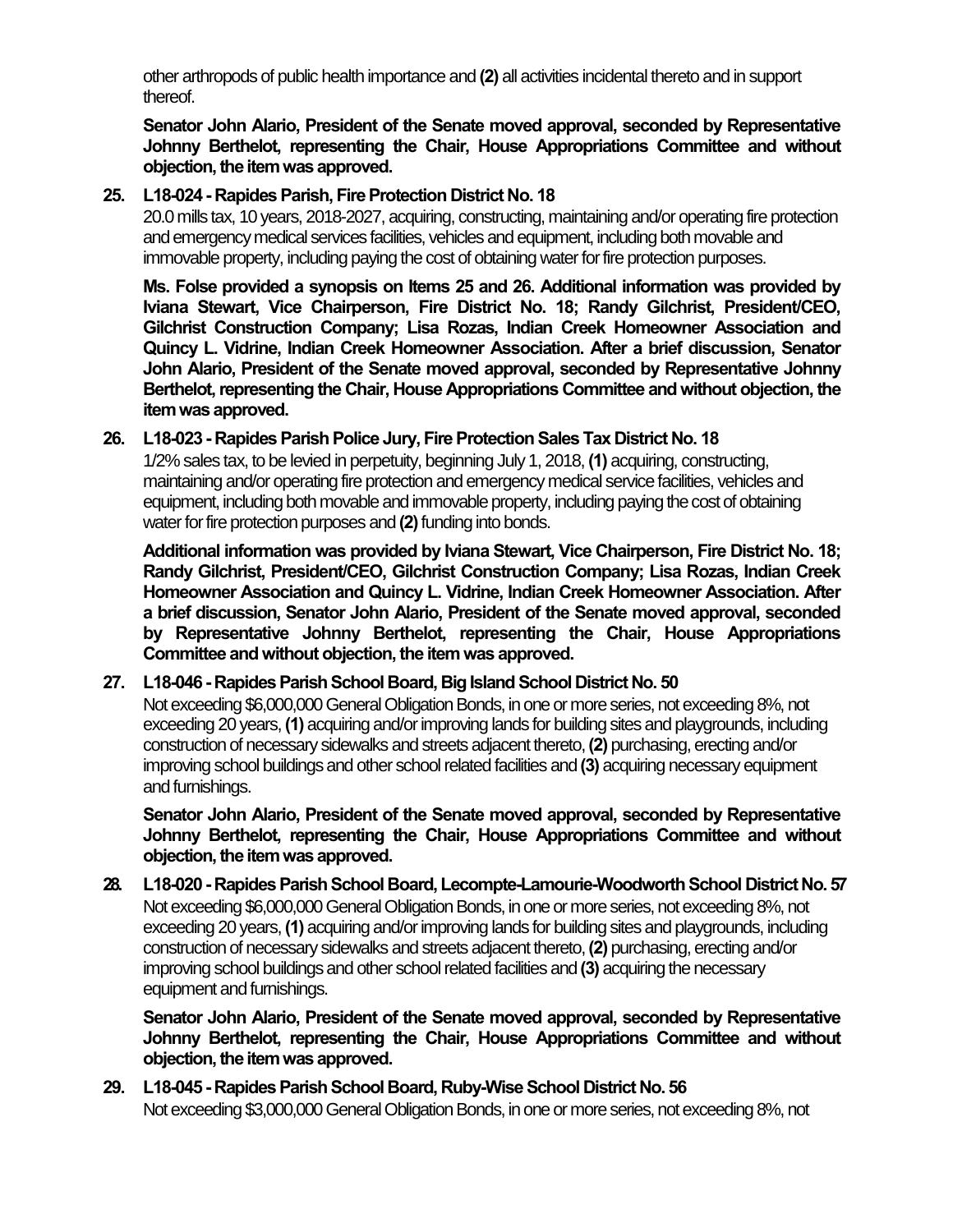exceeding 20 years, **(1)** acquiring and/or improving lands for building sites and playgrounds, including construction of necessary sidewalks and streets, **(2)** purchasing, erecting and/or improving school buildings and other school related facilities and **(3)** acquiring the necessary equipment and furnishings.

**Senator John Alario, President of the Senate moved approval, seconded by Representative Johnny Berthelot, representing the Chair, House Appropriations Committee and without objection, the item was approved.**

### **30. L18-049 - Richland Parish, Village of Mangham**

**(1)** 7.85 mills tax, 10 years, 2018-2027,maintaining the municipal general fund;**(2)** 3.35 mills tax, 10 years, 2018-2027, operating and maintaining the water plant, including the cost of repairs, improvement and additions thereto; **(3)** 2.24 mills tax, 10 years, 2018-2027, maintaining streets, alleys and related drainage.

**Senator John Alario, President of the Senate moved approval, seconded by Representative Johnny Berthelot, representing the Chair, House Appropriations Committee and without objection, the item was approved.**

### **31. L18-027 -Sabine Parish School BoardParishwide School District**

**(1)** 9.02 mills tax, 10 years, 2021-2030, giving additional support for thecurrent operation of public schools; **(2) Pleasant Hill School District No. 42 -** 11.82 mills tax, 10 years, 2021-2030, maintaining and operating public schools and equipment; **(3) Zwolle School District No. 61 -** Not exceeding \$4,700,000 General Obligation Bonds, not exceeding 8%, not exceeding 20 years, **(a)** acquiring and/or improving lands for building sites and playgrounds, including construction of necessary sidewalks and streets, **(b)** purchasing, erecting and/or improving school buildings and other school related facilities and **(c)** acquiring the necessary equipment and furnishings;**Sales Tax District No. 2 -** ½% sales tax, 20 years, beginning July 1, 2020, to be allocated for expenditure within the various School Districts underlying the District, pro-rated on a per pupil basis (as such pupil basis is established annually) for **(a)** constructing, improving, operating and maintaining public school buildings and facilities and **(b)** acquiring equipment and furnishings.

**Senator John Alario, President of the Senate moved approval, seconded by Representative Johnny Berthelot, representing the Chair, House Appropriations**  Committee and without objection, the item was approved.

## **32. L18-039 -St. Helena Parish Police Jury**

**(1) Parishwide -** 5.0 mills tax, 10 years, 2020-2029, improving, maintaining and keeping in repair the public roads, highways and bridges; **(2) Road District No. 4 -** 5.0 mills tax, 10 years, 2019-2028, building, rebuilding, resurfacing, maintaining and keeping in repair the public roads, highways and bridges; **(3) Fire Protection District No. 1, Fifth Ward -** 10.48 mills tax, 10 years, 2020-2029, acquiring, constructing, improving, maintaining and/or operating fire protection facilities and equipment, including obtaining water for fire protection purposes; **(4) Fire Protection District No. 2 -** 10.05 mills tax, 10 years, 2020-2029, acquiring, constructing, improving, maintainingand/or operating fire protection facilities and equipment, including obtaining water for fire protection purposes; **(5) Fire Protection District No. 3 -** 5.50 mills tax, 10 years, 2020-2029,**(a)** acquiring, constructing, improving, maintaining and operating fire protection facilities and equipment and **(b)** paying the cost of obtaining water for fire protection.

**Senator John Alario, President of the Senate moved approval, seconded by Representative Johnny Berthelot, representing the Chair, House Appropriations Committee and without objection, the item was approved.**

## **33. L18-037 -St. Tammany Parish, Fire Protection District No. 5**

19.68 mills tax, 10 years, 2020-2029, **(1)** acquiring, constructing, improving, maintaining, and/or operating fire protection facilities, including equipment and **(2)** paying the cost of obtaining water for fire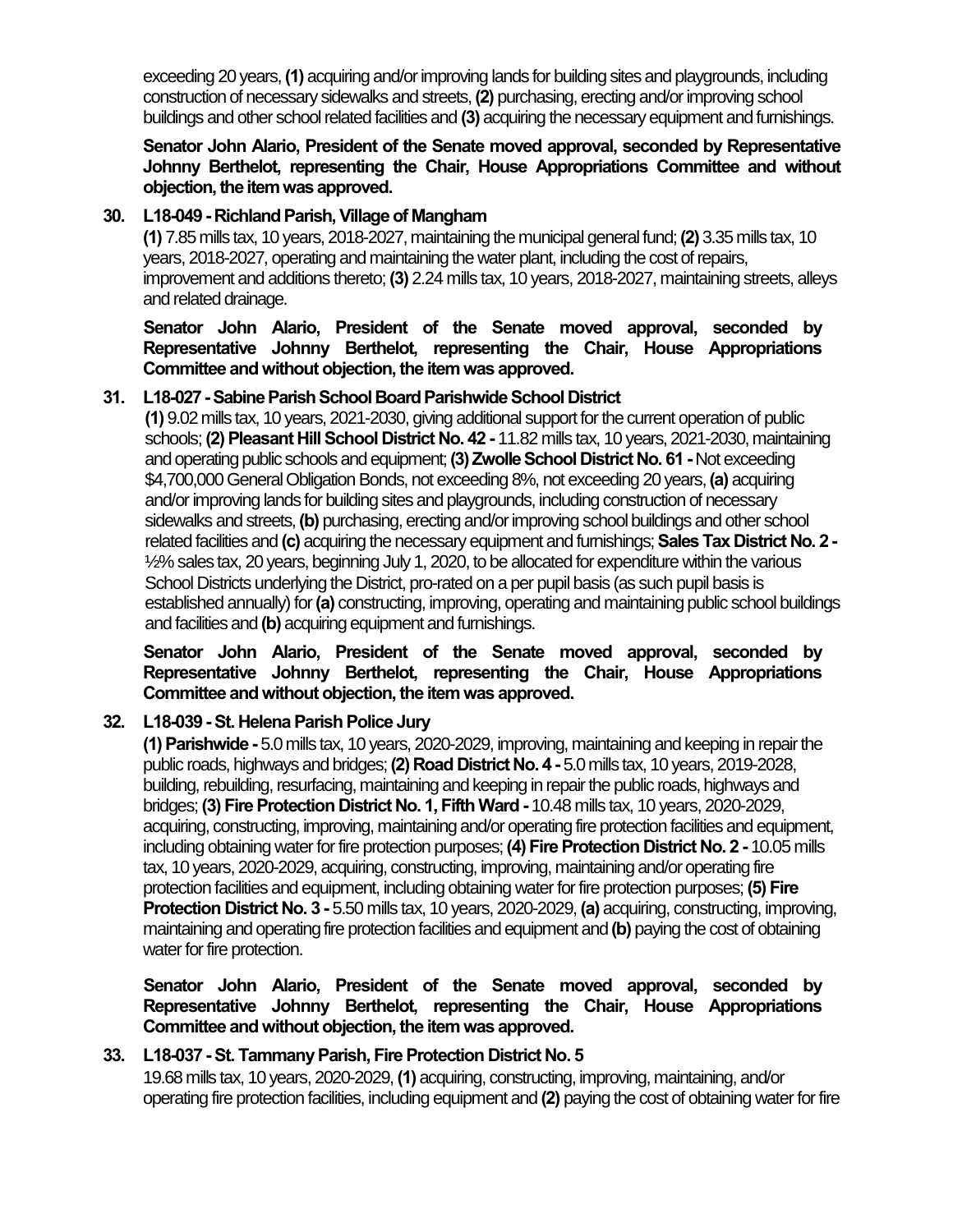protection purposes and providing services to injured or ill persons in emergency situations.

**Senator John Alario, President of the Senate moved approval, seconded by Representative Johnny Berthelot, representing the Chair, House Appropriations Committee and without objection, the item was approved.**

### **34. L18-042 -St. Tammany Parish, Fire Protection District No. 13**

20.92 mills tax, 10 years, 2019-2028, acquiring, constructing, improving, maintaining and/or operating fire protection facilities and equipment, including paying the cost of obtaining water for fire protection purposes and the cost of providing services to injured or ill person in emergency situations.

**Senator John Alario, President of the Senate moved approval, seconded by Representative Johnny Berthelot, representing the Chair, House Appropriations Committee and without objection, the item was approved.**

#### **35. L18-051 -Vermilion Parish, Isle Marrone Gravity Drainage District No. 1**

33.21 mills tax, 10 years, 2019-2028, acquiring, constructing, maintaining and/or operating gravity drainage works.

**Senator John Alario, President of the Senate moved approval, seconded by Representative Johnny Berthelot, representing the Chair, House Appropriations Committee and without objection, the item was approved.**

### **36. L18-050 -Washington Parish, City of Bogalusa**

15.0 mills tax, 20 years, 2018-2037, paying retirement and pension benefits to the Employees Retirement System (COBERS).

**Senator John Alario, President of the Senate moved approval, seconded by Representative Johnny Berthelot, representing the Chair, House Appropriations Committee and without objection, the item was approved.**

### **37. L18-053 -Webster Parish, Cotton Valley Fire Protection District No. 8**

12.41 mills tax, 10 years, 2019-2028, acquiring, constructing, improving, maintaining and/or operating fire protection facilities and equipment, including paying the cost of obtaining water for fire protection purposes.

**Senator John Alario, President of the Senate moved approval, seconded by Representative Johnny Berthelot, representing the Chair, House Appropriations Committee and without objection, the item was approved.**

### **Local Political Subdivisions -Loans**

### **38. L18-044 - Calcasieu Parish, Recreation District No. 1, Ward 3**

Not exceeding \$750,000 Certificates of Indebtedness, Series 2018, not exceeding 5%, not exceeding 10 years, site improvements, drainage and artificial turfing of four baseball fields at its O.J. Johnson Sports Complex and five baseball fields owned by the District.

**Ms. Folse provided a synopsis. Senator John Smith, representing the Chair, Senate Revenue and Fiscal Committee moved approval, seconded by Representative Johnny Berthelot, representing the Chair, House Appropriations Committee and without objection, the item was approved.**

### **39. L18-056 - Concordia Parish, Town of Clayton**

Not exceeding \$250,000 Certificates of Indebtedness, Series 2018, not exceeding 4.5%, mature no later than March 1, 2019, current expenses.

**Ms. Folse provided a synopsis. Additional information was provided by Alan Offner, Bond Counsel, Foley & Judell, LLP and Mayor Josephine Washington, Town of Clayton. After a brief discussion, Senator John Alario, President of the Senate moved approval, seconded by Mr.**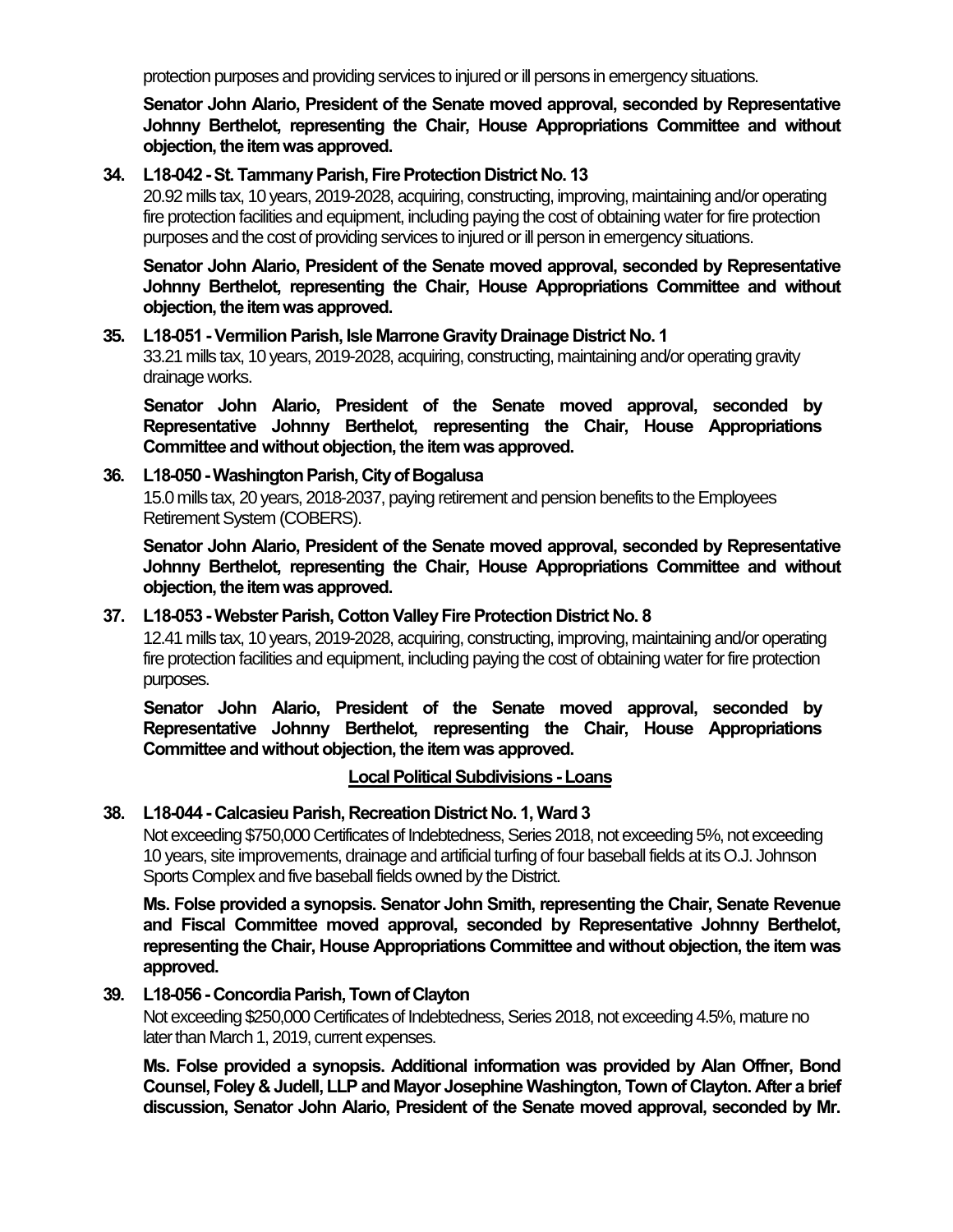**Jay Dardenne, Commissioner of Administration and without objection, the item was approved.**

### **40. L18-018 - Concordia Parish, Town of Vidalia**

Not exceeding \$2,500,000 Certificates of Indebtedness, Series 2018, not exceeding 2.5%, mature no later than March 1, 2019, current expenses.

**Ms. Folse provided a synopsis Mr. Joe Salter, representing the Secretary of State moved approval, seconded by Senator John Alario, President of the Senate and without objection, the item was approved.**

### **41. L18-016 -Washington Parish, Hospital Service District No. 1**

Not exceeding \$900,000 Limited Tax Certificates of Indebtedness, not exceeding 3.5%, not exceeding 13 months, operating and maintaining the hospital and medical buildings and facilities.

**Ms. Folse provided a synopsis. Representative Blake Miguez, representing the Speaker of the House moved approval, seconded by Senator John Alario, President of the Senate and**  without objection, the item was approved.

### **Local Political Subdivisions - Bonds -Preliminary Approval**

### **42. L18-017 -Vermilion Parish, Village of Maurice**

Notice of Intention to issue not exceeding \$8,620,000 Sewer Revenue Bonds, not exceeding 4.25%, not exceeding 40 years, constructing and acquiring improvements and extensions to the sewerage system, including appurtenant equipment, fixtures and accessories.

**Ms. Folse provided a synopsis. Representative Blake Miguez, representing the Speaker of the House moved approval, seconded by Senator John Alario, President of the Senate and**  without objection, the item was approved.

### **Local Political Subdivisions - Bonds -Final Approval**

### **43. L18-028 - Avoyelles Parish, City of Marksville**

Not exceeding \$713,000 Sewer Revenue Refunding Bonds, Series 2018, not exceeding 3.25%, mature no later than August 1, 2033, prepaying Sewer Revenue Bonds, Series 1995.

**Ms. Folse provided a synopsis. Representative Blake Miguez, representing the Speaker of the House moved approval, seconded by Senator John Alario, President of the Senate and**  without objection, the item was approved.

### **44. L17-421 - Calcasieu Parish Police Jury, Waterworks District No. 5, Wards 3 & 8 (LDH Program)** Not exceeding \$8,500,000 Taxable Water Revenue Bonds, Series 2018, not exceeding 2.45%, not exceeding 22 years, constructing, acquiring, extending or improving any work of public improvement, including but not limited to, the waterworks system, including treatment facilities, with necessary equipment and installations.

**Ms. Folse provided a synopsis. Senator John Smith, representing the Chair, Senate Revenue and Fiscal Committee moved approval, seconded by Representative Blake Miguez, representing the Speaker of the House and without objection, the item was approved.**

## **45. L18-031 -Evangeline Parish, City of Ville Platte**

Not exceeding \$2,490,000 Limited Tax Revenue Bonds, in one or more series, not exceeding 5%, mature no later than March 1, 2032, **(1)**improving public streets, sidewalk and alleys and **(2)** constructing and improving drainage facilities.

**Ms. Folse provided a synopsis. Representative Blake Miguez, representing the Speaker of the House moved approval, seconded by Senator John Alario, President of the Senate and**  without objection, the item was approved.

**46. L18-011 -Ouachita Parish, Town of Sterlington**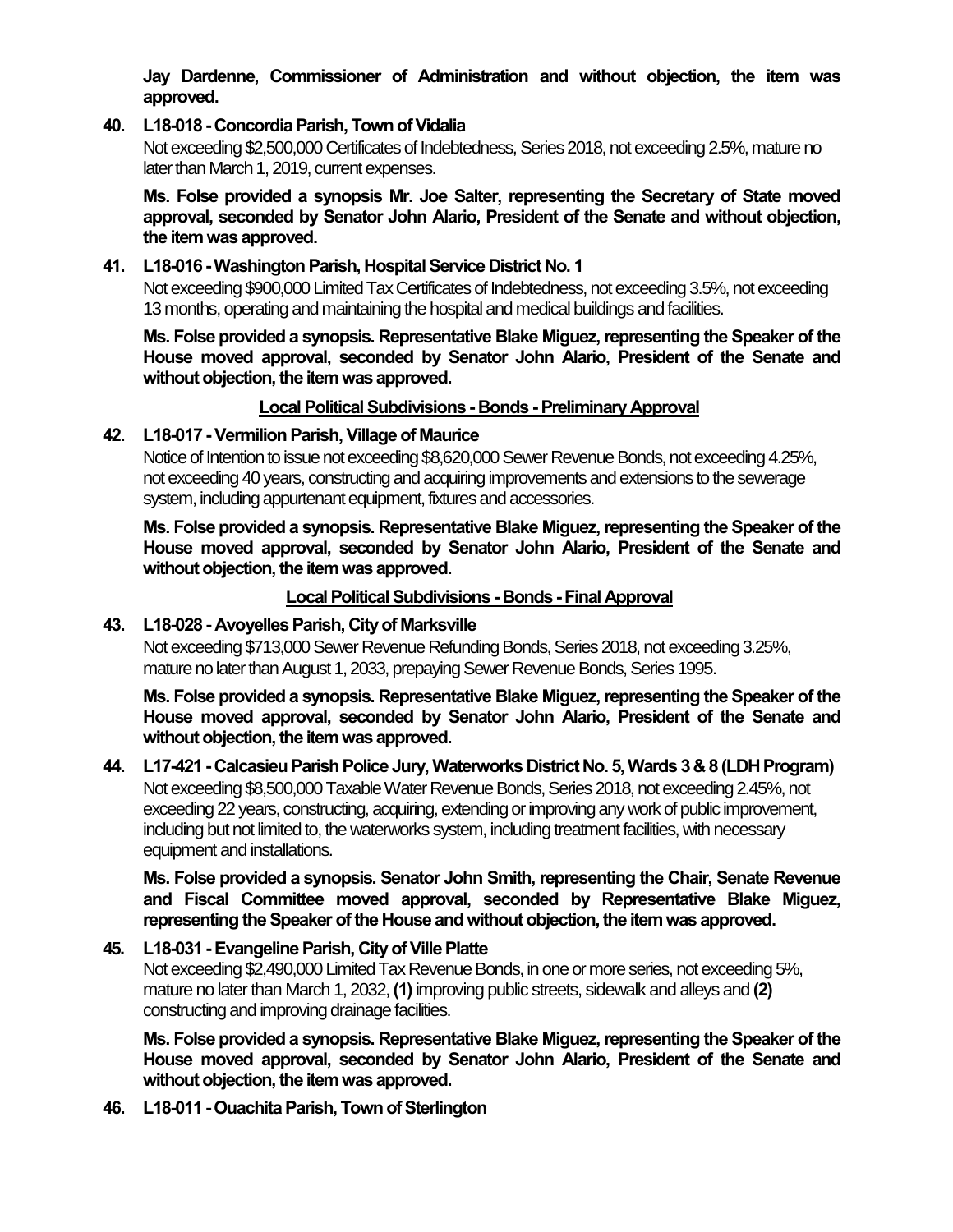Not exceeding \$2,000,000 Revenue Bonds, taxable or tax-exempt, in one or more series, not exceeding 5%, not exceeding 27 years, **(1)** construct, acquire, maintain, operate and equip **(a)** concessions facility and **(b)** parking related facilities, each of which will be located within the existing youth sports park and tournament complex and **(2)** paying the costs associated with the installation of lighting and electrical systems located within the Complex.

### **Withdrawn At Meeting**

## **47. L18-019 -St. Mary Parish, City of Franklin (DEQ Project)**

Not exceeding \$1,880,000 Taxable Limited Tax Bonds, not exceeding 0.95%, not exceeding 22 years, acquiring, constructing and installing improvements and replacements to the sewer system, including equipment fixtures and machinery.

**Ms. Folse provided a synopsis. Senator Bret Allain, representing the Chair, Senate Finance Committee moved approval, seconded by Representative Blake Miguez, representing the Speaker of the House and without objection, the item was approved.**

## **48. L18-015 -St. Tammany Parish, Recreation District No. 6**

Not exceeding \$1,190,000 General Obligation Refunding Bonds, not exceeding 4%, mature no later than March 1, 2028, refunding all or a portion of General Obligation Bonds, Series 2008.

**Ms. Folse provided a synopsis. Representative Blake Miguez, representing the Speaker of the House moved for conditional approval contingent upon verification of the certified resolution adopted by the Parish Council authorizing the incurrence of the debt, which was adopted on February 1, 2018. The motion was seconded by Senator John Alario, President of the Senate**  and without objection, the item was conditionally approved.

### **Political Subdivisions - Bonds**

### **49. S18-003 -Louisiana Community Development Authority (Capital Projects and Equipment Acquisition Program)**

Not exceeding \$18,000,000 Revenue Refunding Bonds, in one or more series, taxable or tax-exempt, not exceeding 6% fixed or 8% variable rate, mature no later than September 1, 2025, refunding Revenue Bonds, Series 2000 to terminate the Swap Agreement currently in place.

**Ms. Folse provided a synopsis. Representative Blake Miguez, representing the Speaker of the House moved approval, seconded by Senator John Alario, President of the Senate and**  without objection, the item was approved.

### **Ratifications and or Amendments to Prior Approvals**

**Ms. Folse provided a synopsis on Items 50 through 55.**

## **50. L17-360A - Orleans Parish, City of New Orleans**

Amendment of a prior approval granted on October 19, 2017, to reflect change in cost of issuance and professionals.

**Representative Blake Miguez, representing the Speaker of the House moved approval, seconded by Senator John Alario, President of the Senate and without objection, the item was approved.**

## **51. L17-387A -St. John the Baptist Parish Council (Marathon Oil Corporation Project)**

Amendment of a prior approval granted on November 16, 2017, to reflect change in cost of issuance.

**Representative Blake Miguez, representing the Speaker of the House moved approval, seconded by Senator John Alario, President of the Senate and without objection, the item was approved.**

**52. L17-398A - Orleans Parish, Port of New Orleans**